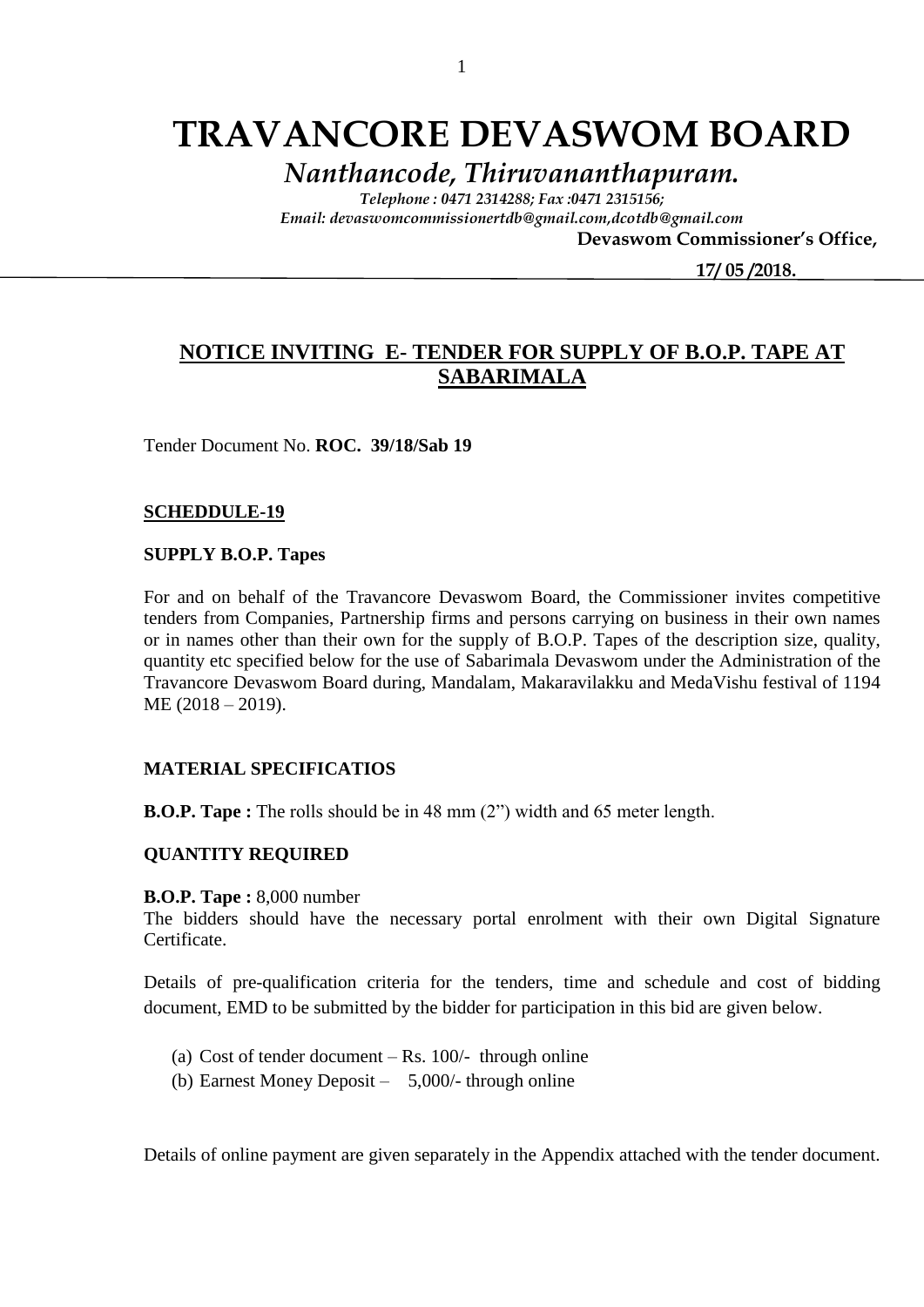Pre-Qualification criteria

The tenders are required to furnish following documents.

- A. A declaration as to the legal status of the tenders (viz. whether the tenderer is an Individual or an individual carrying on business in a name other than his / her own name, parternship firm registered with the Registrar of firms or company incorporated under the provision of the Companies Act etc. accompanied by documents as to prove legal status of the tenderer.
- B. In the case of partnership firms true photocopies of the partnership deed, Registration Certificate issues by the Registrar of firms and the name and full particulars of all the continuing partners as entered in the Registrar of firms and in the case of Companies the Memorandum of association and the Articles of Association and the Certificate of incorporation and the Rules of Bylaws of the company attest by a Gazatted Government Servant or a Notary Public.
- C. The Balance sheet and profit and loss account for the three preceding Financial years, duly attested by a Chartered Accountant.
- D. Certificate showing the experience in the respective fields issued by the District level Officers of the Industries Department of the State Government.
- E. A Passport size photo along with three specimen signatures duly attested by a Gazetted Officer or Notary Public.
- F. The tenderer must submit an unconditional declaration accepting all the terms and conditions prescribed herein with regards to supply along with the tender and that he is not defaulter to the Board on any earlier occasions.
- (c) Mode of submission of tender : Tender should be submitted online in " etenders.kerala.gov.in".
- (d) Tender documents consisting of qualification information and eligibility criteria of bidders, Technical specification, schedule of quantities etc. are available in the web site "tenders.keral.gov.in".
- (e) Other details of tender documents will be available in the website "etenders.kerala.gov.in".
- (f) Trancore Devaswom Board reserves right to reject any or all tenders without assigning any reason thereof.

Tender Closing date: 05.06.2018at 11.00 A.M Tender Opening date 07.06.2018 at 11.00 A.M

Special instructions to the bidder for the e-submission of the bids

- (a) Bidder should do the registration in the tender site http://etenders.kerala.gov.in using the option available. Then the Digital Signature Registration has to be done with the e-token, after logging into the site. The e-token may be obtained from one of the authorized certifying authorities such as SIFY/TCS/nCode.
- (b) If there is any clarification, this may be obtained online through the tender site or through the contract details. Bidder should take into account of the corrigendum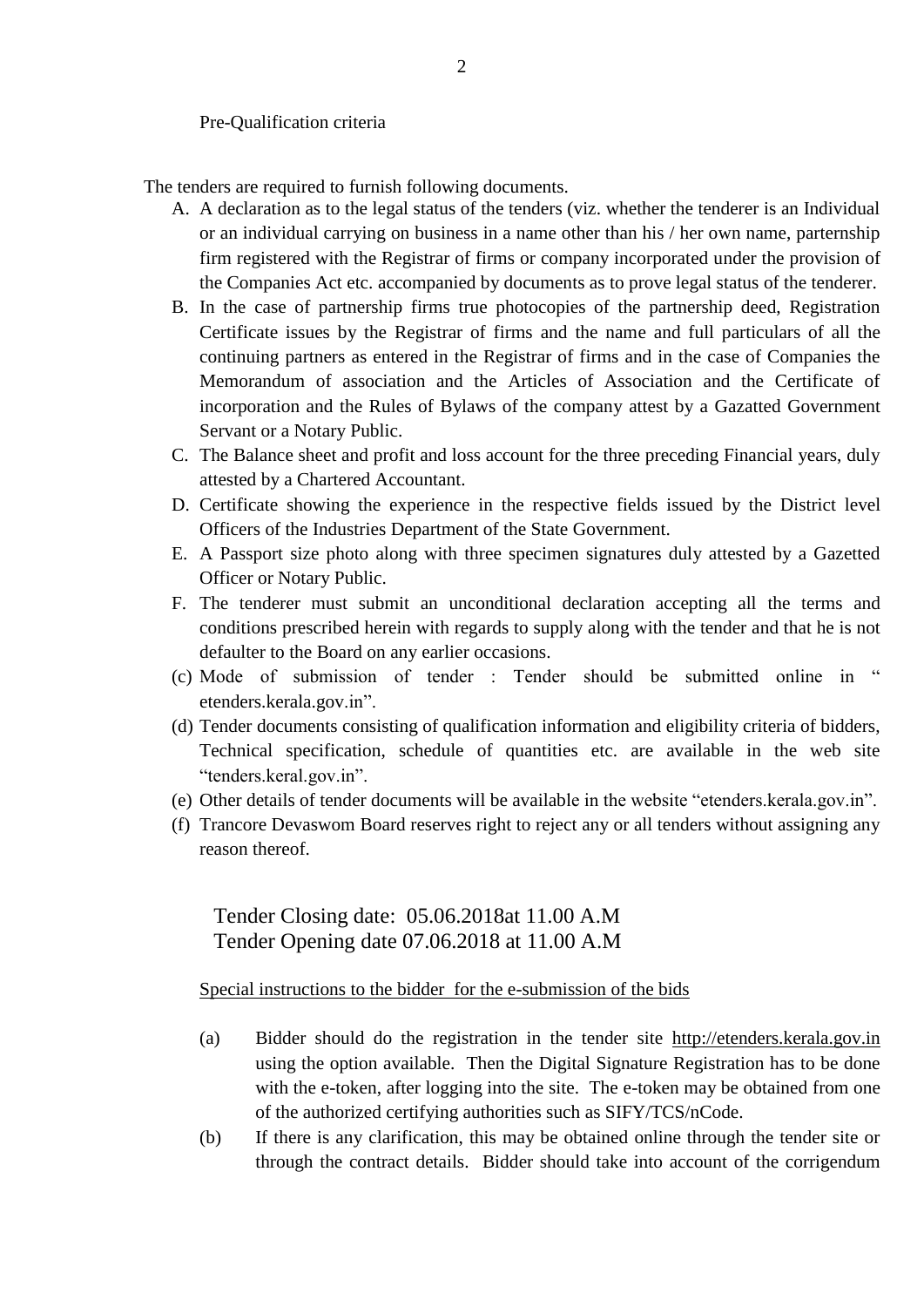published if any before submitting the bids through online.

- (c) After the bid submission, the acknowledgement number given by the e-tendering system should be printed by the bidder and kept as a record of evidence for online submission of bid for the particular tender.
- (d) The Tender Inviting Authority (TIA) will not be held responsible for any sort of the delay or the difficulties faced during the submission of bids through online by the bidders.
- (e) The bidder submit the bid documents by online mode through the site http://etenders.kerala.gov.in .
- (f) Each document to be uploaded through online for the tenders should be less than 2 MB. If any document is more than2 MB, it can be converted to rar/zip format and then the same can be uploaded. However if the file size is less than 1 MB the time for uploading transaction will be very fast. The total size of the documents in all the covers put up together, should be less than or equal to 12 MB.
- (g) The bidder should ensure that the bid documents submitted should be free from virus and If the documents could not be opened, due to virus, during tender opening, the bid Is liable to be rejected.
- (h) The time settings fixed in the server side and displayed at the top of the tender site, will be valid for all actions of requesting bid submission ,bid opening etc In the etender system. The bidders should follow this time during bid submission.
- (i) All the data being entered by the bidders would be encrypted using PKI encryption techniques to ensure the secrecy of the data. The data entered will not be viewed by authorized persons during bid submission and not be viewable by any one until the time of bid opening. The submitted tender documents become readable only after the tender opening by the authorized individual.
- (j) The confidentiality of the bids are maintained since the secured Socket Layer 128 bit Encryption technology is used. Data storage encryption of sensitive field is done.

### **TERMS AND CONDITIONS**

1.The rates should be inclusive of Excise duty, Sales Tax and for delivery at the store of Sabarimala.

2.The rates should be valid for one year.

3.The number of materials shown in the tender notice is the total approximate number required for the mentioned festivals together. In case more number of materials under the items are found necessary, the tenderer should be prepared to supply the same at the same rate. Succesfull tenderer shall supply the total quantity materials before 01-10- 2018.

4.The items to the extend of 5% of the total number of items should also be supplied so as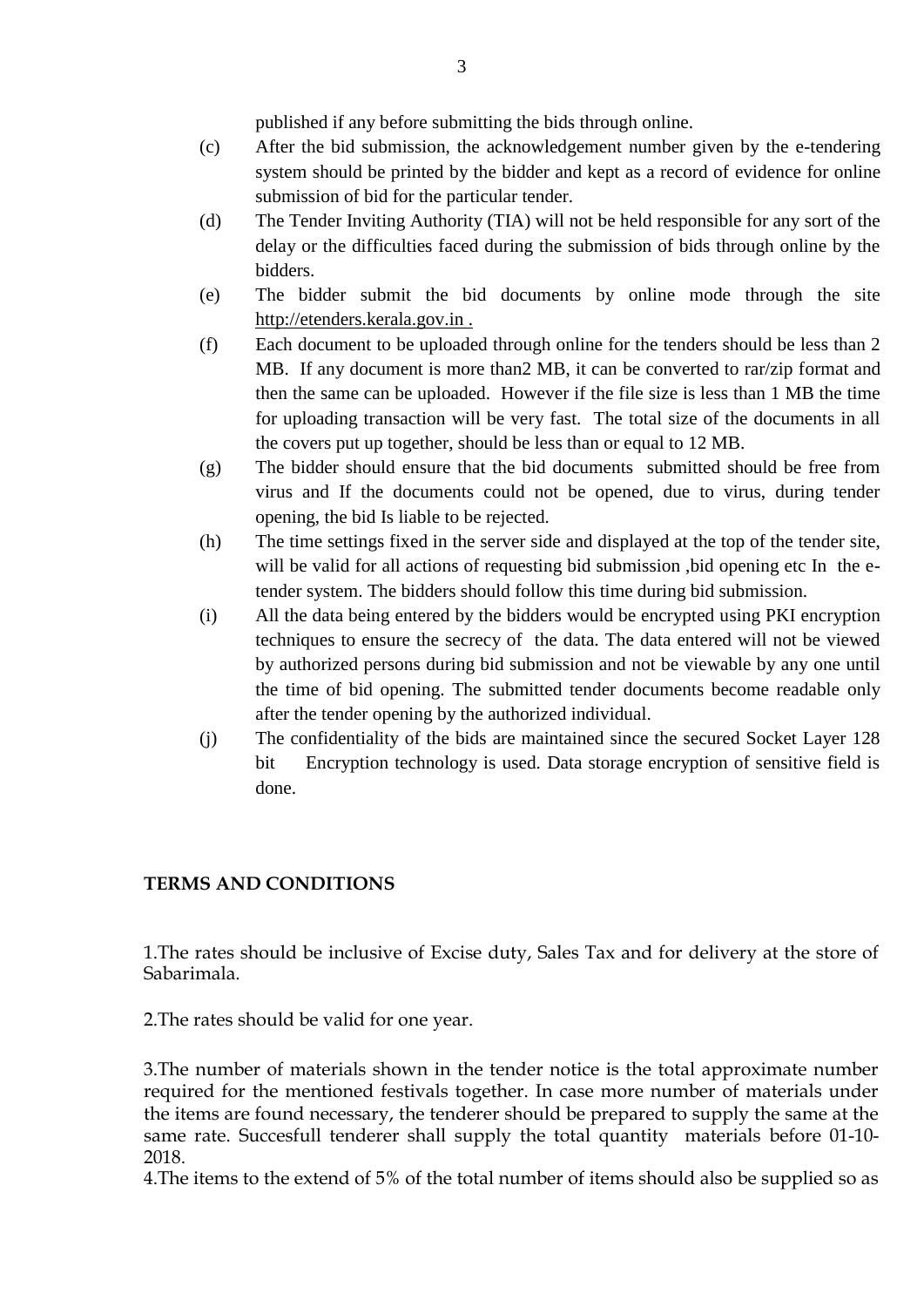to enable replacement of damaged ones.

5.The material should be packed safely and be delivered at the store of Sabarimala Devaswom.

6.Necessary agreement should be executed with the Executive Officer, Sabarimala within the stipulated time.

7.The Board reserves the right to apportion the quantity among the suppliers.

8.The successful tenderer shall within seven days of receipt of communication accepting the tender should deposit a sum equivalent to 10% of the total value of the material either in cash or furnish bank guarantee for a like sum as security for the due performance of the contract and shall execute an agreement with the Board. The period of Bank Guarantee shall be valid for one year from the date of agreement.

9. Failure to supply the required quantity of materials within the specified time or violation of any of the conditions of the contract may lead to the cancellation of the contract and the loss if any , incurred by the Board on this account will be recovered from the defaulter. The contractor is not entitled to enhanced rate under any circumstances.

10. If any tenderer withdraws from his tender before the expiry of the period fixed for keeping the rates firm for acceptance, the earnest money if, any, deposited by him will be forfeited to the Borad and such legal action taken against him as the Board think fit.

11. In cases where a successful tenderer, after having made partial supplies fails to fulfill the contract in full, all or any of the materials not supplied may at the discretion of the Board, be purchased by means of another tender/ quotation or by negotiation or from the next higher tenderer who had offered to supply already and the loss, if any, caused to the Board shall thereby together with such sum as may be fixed by the Board towards damages be recovered from the defaulting tenderer.

12. Any sum of money due and payable to the contractor (including security deposit returnable to him) under this contract may be appropriated by the Purchasing Officer or the Board or any other person authorized by the Board and set off against any claim of the Purchasing Officer or the Board for the payment of a sum of money arising out of or under any other contract made by the contractor with the Purchasing Officer or the Board or any other person authorized by the Board. Any sum of money due and payable to the successful tenderer or contractor from the Board shall be adjusted against any sum of money due to the Board from him under any other contract.

 Any doubt or queries in this regard may be forwarded to any of the following Email address.